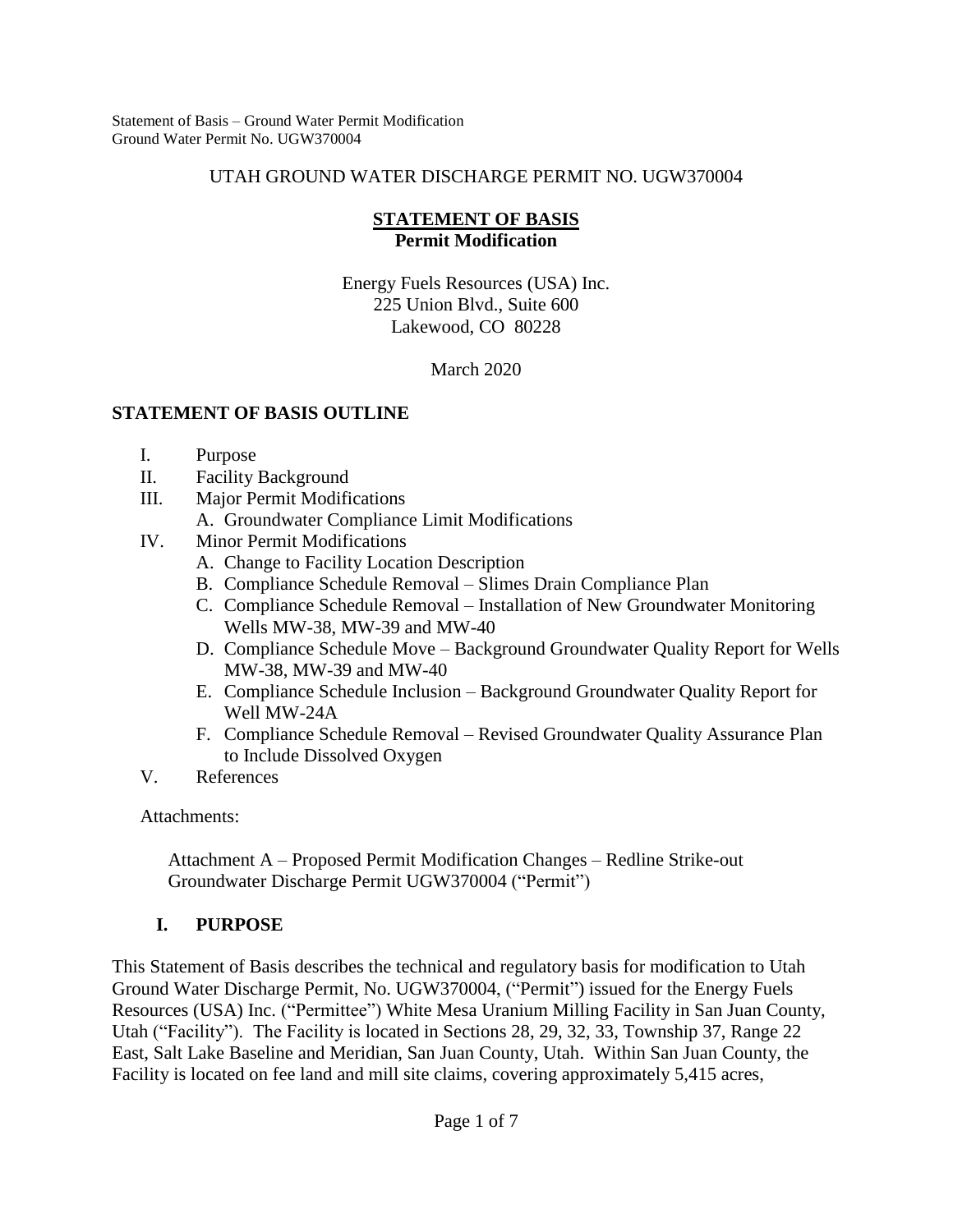encompassing all or part of Sections 21, 22, 27, 28, 29, 32, and 33 of Township 37 South, Range 22 East, and Sections 4, 5, 6, 8, 9, and 16 of Township 38South, Range 22 East, Salt Lake Base and Meridian.

The Permit is issued and modified pursuant to the Utah Water Quality Rules, Utah Administrative Code (UAC) R317-6, which requires that any person who operates any new facility or modifies an existing or new facility, not permitted by rule under UAC R317-6-6.2, obtain a Utah Ground Water Discharge Permit. UAC R317-6 provides that a groundwater permit may be reopened for modification on an as-needed basis.

The Director of the Utah Division of Waste Management and Radiation Control ("DWMRC") has concluded that the Permit modifications discussed in this Statement of Basis are reasonable and are supported by the administrative record.

## **II. FACILITY BACKGROUND**

The Facility was constructed during the years 1979 and 1980 and was originally licensed by the United States Nuclear Regulatory Commission ("NRC") under Source Material License No. SUA-1358.

On August 16, 2004, the NRC relinquished the Utah uranium mill regulatory program to the State of Utah by approving Agreement State status. The DWMRC became the primary regulatory authority for the Facility and subsequently issued State Radioactive Material License No. UT1900479 ("RML") and the separate Permit to the past operator, International Uranium (USA) Corporation on March 8, 2005; then to another past operator, Denison Mines (USA) Corp. on March 29, 2007. The Director of DWMRC ("Director") approved the transfer of control of the Facility to the Permittee on June 27, 2012 when the Permit and License was again transferred.

The Permit was renewed effective on January 19, 2018 and was last modified on March 19, 2019. This is the second modification since the renewal.

# **III. MAJOR PERMIT MODIFICATIONS**

## **A. GROUNDWATER COMPLIANCE LIMIT (GWCL) MODIFICATIONS (Part I.C. Table 2)**

The Permittee has submitted three Source Assessment Reports (SAR's) since the last Permit modification (March 19, 2019). The SAR's were required by the Permit and were reviewed and approved by the Director. The table below lists the GWCL modifications that were approved and are included in the proposed Permit modification. Note that a list of Director review memorandums and correspondence letters is found in the reference section of this Statement of Basis. A copy of the memorandums and letters can be found on the DWMRC website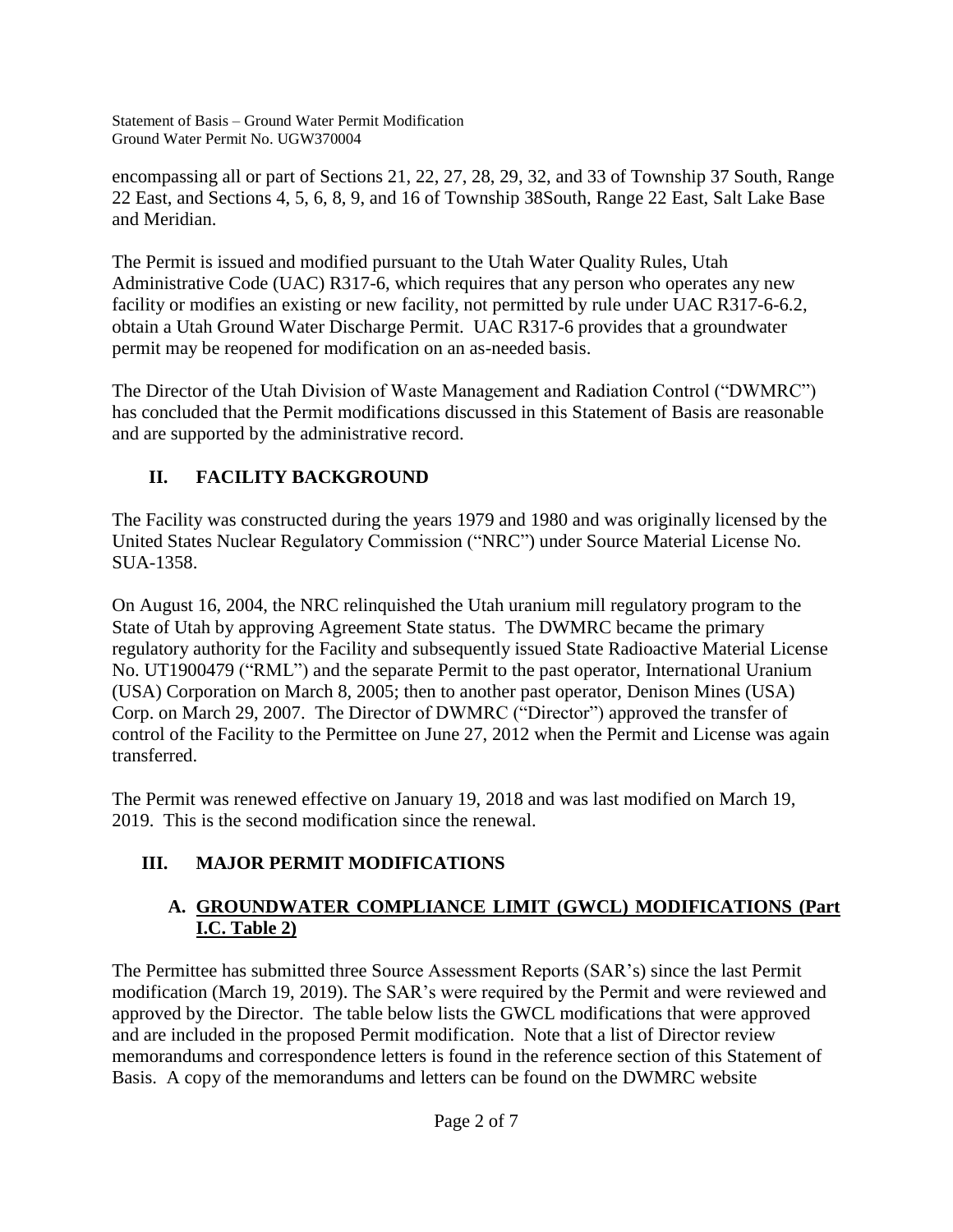(https://deq.utah.gov/waste-management-and-radiation-control/stipulated-consent-agreementugw13-03-white-mesa-uranium-mill-energy-fuels-resources-usa-inc).

| Monitoring Well No. | Parameter | <b>Current GWCL</b> | Modified GWCL                 |
|---------------------|-----------|---------------------|-------------------------------|
| $MW-11$             | Manganese | $164.67 \mu g/L$    | 237 $\mu$ g/L $^{(a)}$        |
| $MW-25$             | Cadmium   | $1.5 \mu g/L$       | 1.6 $\mu$ g/L <sup>(a)</sup>  |
| $MW-30$             | Uranium   | $8.32 \mu g/L$      | 9.82 $\mu$ g/L $^{(a)}$       |
| $MW-30$             | Selenium  | $47.2 \mu$ g/L      | 53.6 $\mu$ g/L <sup>(b)</sup> |
|                     |           |                     |                               |

(a) Director Approval Letter Dated September 5, 2019

Director Approval Letter Dated July 9, 2019

(c) Director Approval Letter Dated November 26, 2019

## **IV. MINOR PERMIT MODIFICATIONS**

## A. **CHANGE TO FACILITY LOCATION DESCRIPTION (Permit Cover Page)**

The Permit cover page Facility location description was expanded to include all township and range sections in which the Permittee has land and Facility claims. This change was made in order to be consistent with the Facility description in the Radioactive Materials License. The previous Facility location description which included only the land sections in which the Facility is located was not removed, the description was expanded.

Specifically the following location description language was included with the previous Facility location description, "*Within San Juan County, the Facility is located on fee land and mill site claims, covering approximately 5,415 acres, encompassing all or part of Sections 21, 22, 27, 28, 29, 32, and 33 of T37S, R22E, and Sections 4, 5, 6, 8, 9, and 16 of T38S, R22E, Salt Lake Base and Meridian*."

The full Facility description on the Permit cover page now reads:

*"The Facility is located in Sections 28, 29, 32, 33, Township 37, Range 22 East, Salt Lake Baseline and Meridian, San Juan County, Utah. Within San Juan County, the Facility is located on fee land and mill site claims, covering approximately 5,415 acres, encompassing all or part of Sections 21, 22, 27, 28, 29, 32, and 33 of Township 37 South, Range 22 East, and Sections 4, 5, 6, 8, 9, and 16 of Township 38South, Range 22 East, Salt Lake Base and Meridian."*

### B. **COMPLIANCE SCHEDULE REMOVAL – SLIMES DRAIN COMPLIANCE PLAN (Part I.H.1)**

The Slimes Drain Compliance Plan was received by the Division on January 21, 2020 (Dated January 16, 2020). Per Division review it was determined that the received Plan was in conformance with the Compliance Schedule requirement. The Plan was reviewed and approved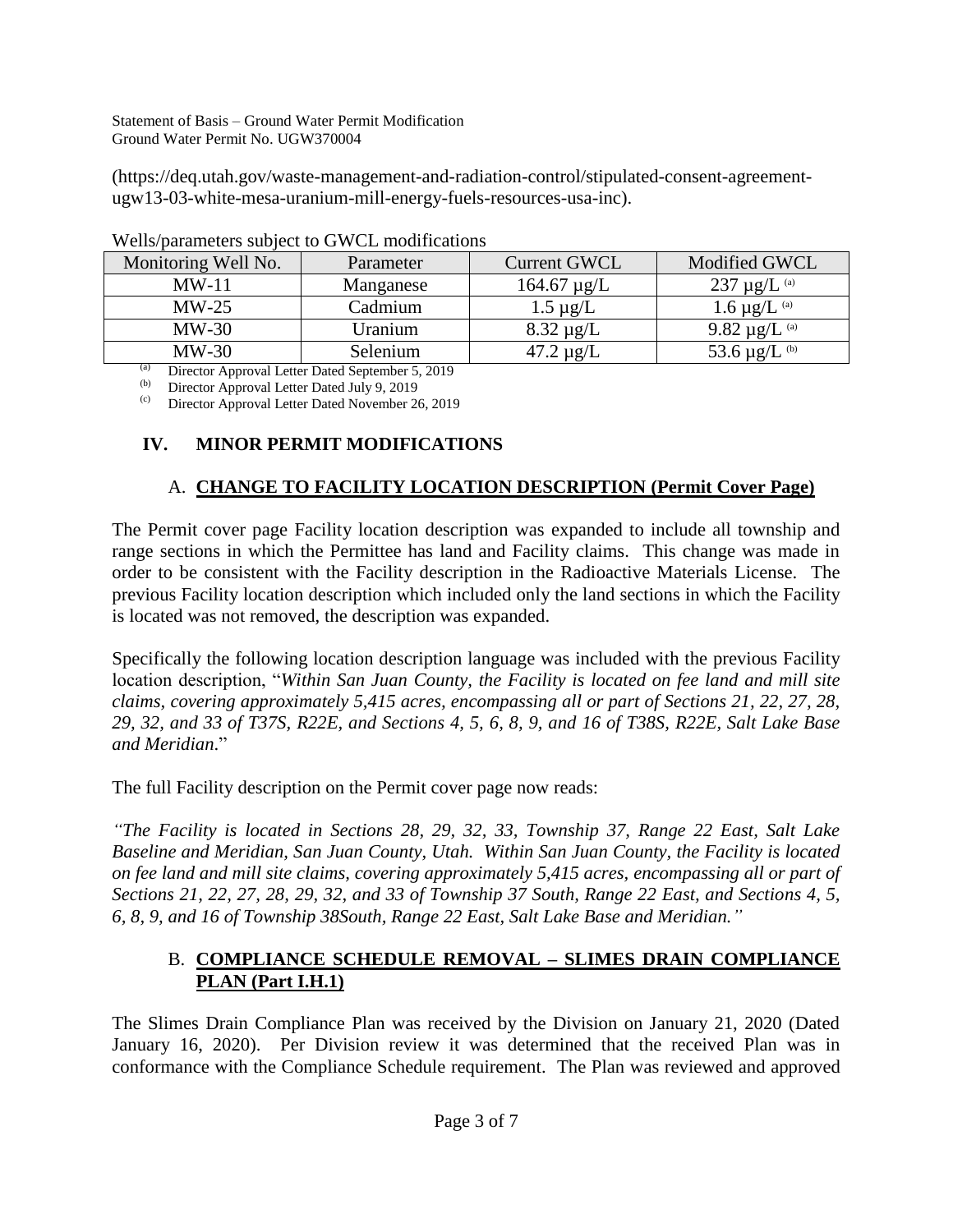by the Division on February 18, 2020. The compliance schedule is therefore being removed from the Permit.

### C. **COMPLIANCE SCHEDULE REMOVAL – INSTALLATION OF NEW GROUNDWATER MONITORING WELLS MW-38, MW-39 AND MW-40 (Part I.H.2)**

Monitoring wells MW-38, MW-39 and MW-40 were installed during the period of February 12, 2018 through February 21, 2018 and an As-Built Report was submitted by the Permittee to the Division dated June 12, 2018. The As-Built was reviewed by the Division and approved on October 3, 2018. All requirements of the compliance schedule were completed by the Permittee; therefore, it is being removed from the Permit. Monitoring wells MW-38, MW-39 and MW-40 are currently in the process of background monitoring and the modified Permit carries forward the requirement to provide a background report at which time the monitoring wells will be included in the Permit with appropriate associated GWCL's.

### D. **COMPLIANCE SCHEDULE MOVE – BACKGROUND GROUNDWATER QUALITY REPORT FOR WELLS MW-38, MW39 AND MW-40 (From Part I.H.3 to Part I.H.1)**

The Permit compliance schedule item I.H.3 was moved to I.H.1. This change was needed to account for the deletion of two compliance schedules in the current Permit modification.

### E. **COMPLIANCE SCHEDULE INCLUSION – BACKGROUND GROUNDWATER QUALITY REPORT FOR WELL MW-24A (Part I.H.2)**

Per Division review of a Permittee June 27, 2019 Source Assessment Report (SAR) regarding parameters at monitoring well MW-24 with two or more exceedances of the groundwater compliance limit (MW-24 Out of Compliance Parameters), it was noted that recent increasing trends for certain parameters resulted in the out-of-compliance status and warrants further investigation. Based on DWMRC review findings and a conference call discussion with the Permittee on September 3, 2019 it was decided that additional source assessment needs to be conducted for monitoring well MW-24. The Permittee discussed during the call, that there is a potential that MW-24 monitoring well construction could be the cause of the out of compliance parameters and that additional evaluation to determine if this is the cause could include the construction of a nearby monitoring well (MW-24A) and subsequent tandem sampling of the two wells to determine if well construction is an issue. Based on discussion this was determined to be a useful and reasonable element to evaluate the non-compliance.

The Permittee subsequently installed monitoring well MW-24A during the week of December 2, 2019 and submitted an as-built report in compliance with the Permit dated January 29, 2020 and received by the Division on January 31, 2020. The Division sent a letter to the Permittee dated February 11, 2020 closing-out the Division Review of the As-Built Report.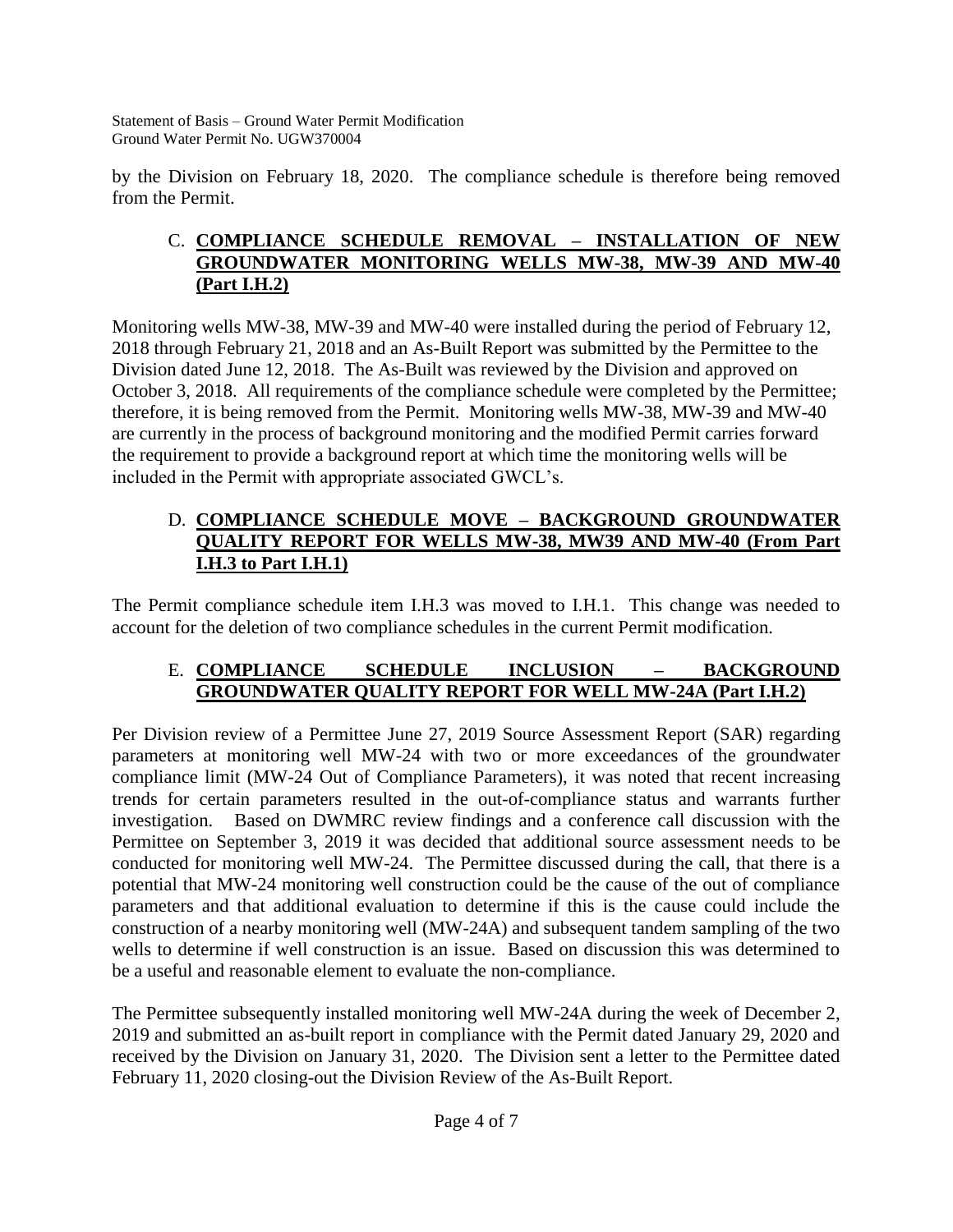Based on the completion of construction the Division is including a new compliance schedule item requiring eight consecutive quarters of background monitoring at MW-24A and Permittee submission of a background report for MW-24A. Based on review of the future background report, monitoring well MW-24A and associated GWCL's will be included in the Permit in a future modification.

### F. **COMPLIANCE SCHEDULE REMOVAL – REVISED GROUNDWATER QUALITY ASSURANCE PLAN TO INCLUDE DISSOLVED OXYGEN (Part I.H.4.)**

The Facility Quality Assurance Plan (QAP) was updated on May 14, 2019 (QAP Version 7.5 to included dissolved oxygen as a field monitoring parameter (QAP Section 6.2.2). The Division approved the changes via letter dated May 30, 2019 and collection and reporting of dissolved oxygen commenced at the Facility during the 3<sup>rd</sup> Quarter of 2019. Therefore, all requirements of this compliance schedule was completed and has been approved by the Division. The compliance schedule is therefore being removed from the Permit.

## **V. REFERENCES**

<sup>1</sup> Energy Fuels Resources (USA) Inc., November 7, 2012, Second Revision Hydrogeology of the *Perched Groundwater Zone in the Area Southwest of the Tailings Cells White Mesa Uranium Mill Site*. Prepared by Hydro Geo Chem, Inc.

2 Energy Fuels Resources (USA) Inc. January 15, 2019. *Source Assessment Report for MW-30, White Mesa Mill*. Prepared by Intera.

3 Energy Fuels Resources (USA) Inc. June 27, 2019. *Source Assessment Report for MW-11 and MW-24, White Mesa Mill*. Prepared by Intera.

4 Energy Fuels Resources (USA) Inc. June 28, 2019. *Reanalysis of Uranium Data for the Calculation of a Groundwater Compliance Limit in MW-30*. Prepared by Intera.

6 Energy Fuels Resources (USA) Inc. September 23, 2019. *Source Assessment Report for MW-25, White Mesa Mill*. Prepared by Intera.

<sup>7</sup>Utah Division of Waste Management and Radiation Control. July 8, 2019. *DWMRC Staff Review of the Energy Fuels Resources (USA) Inc. January 15, 2019 Source Assessment Report for Monitoring Well MW-30*.

<sup>8</sup>Utah Division of Waste Management and Radiation Control. September 4, 2019. *DWMRC Staff Review of the Energy Fuels Resources June 27, 2019 Source Assessment Report for Monitoring Wells MW-11 and MW-24*.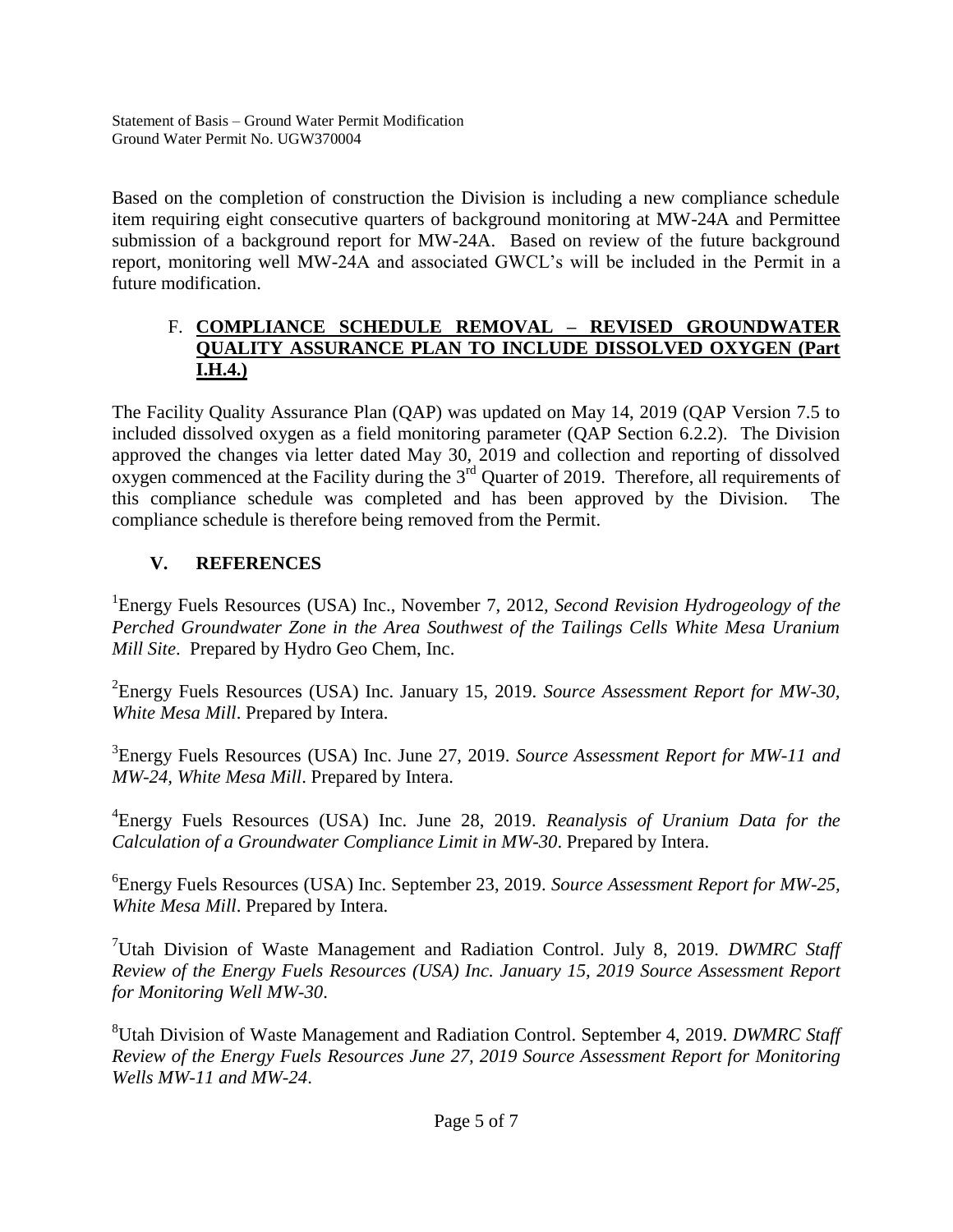<sup>9</sup>Utah Division of Waste Management and Radiation Control. November 20, 2019. *DWMRC Staff Review of the Energy Fuels Resources September 23, 2019 Source Assessment Report for Monitoring Well MW-25*.

<sup>10</sup>Utah Division of Waste Management and Radiation Control. July 9, 2019. *DWMRC Letter Regarding Review of the EFR January 15, 2019 Source Assessment Report for Monitoring Well MW-30*.

<sup>11</sup> Utah Division of Waste Management and Radiation Control. September 5, 2019. *DWMRC Letter Regarding Review of the EFR June 27, 2019 Source Assessment Report for Monitoring Wells MW-11 and MW-24*.

<sup>12</sup> Utah Division of Waste Management and Radiation Control, November 26, 2019. *DWMRC Letter Regarding Review of the EFR September 23, 2019 Source Assessment Report for Monitoring Well MW-25*.